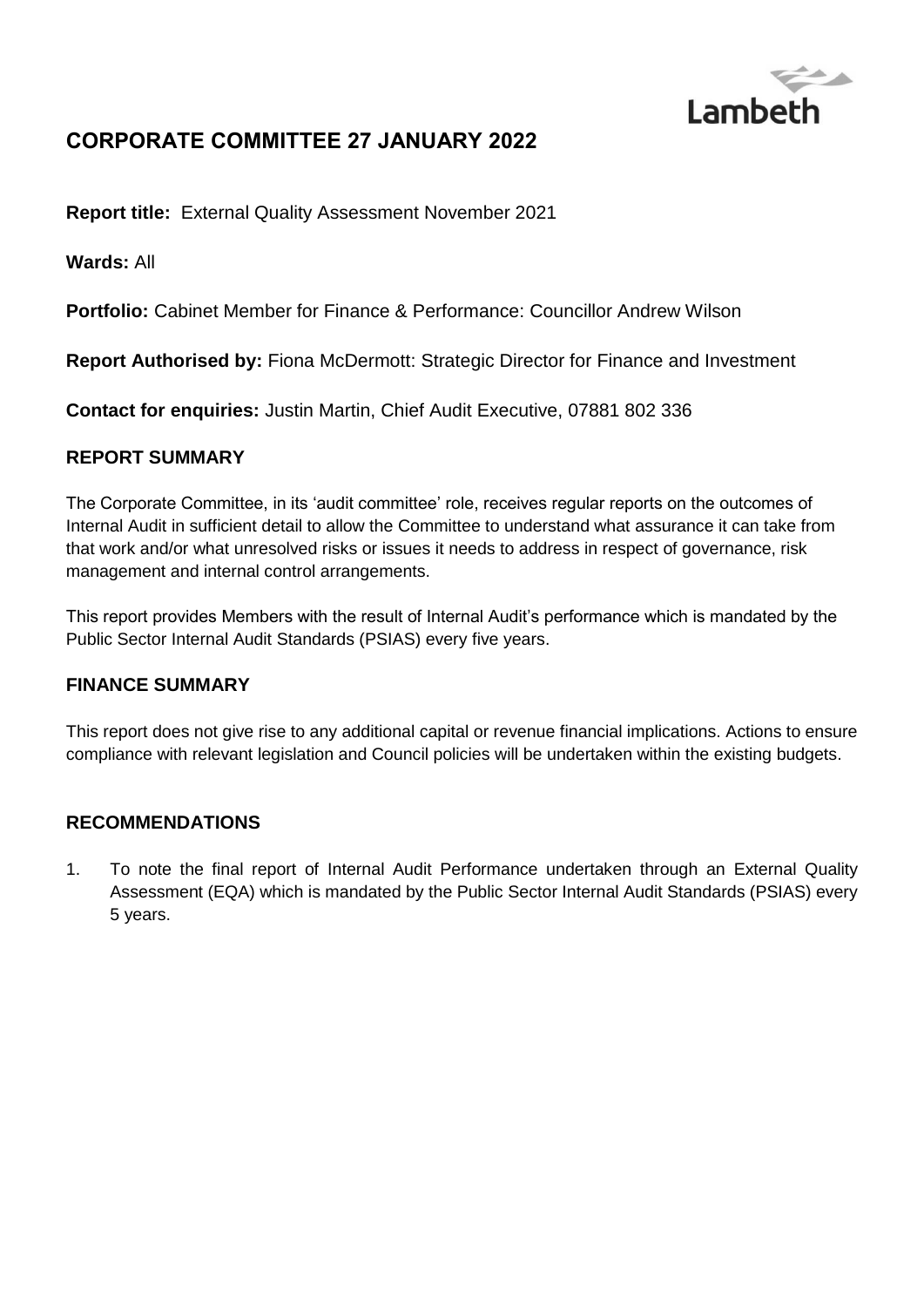## **1. CONTEXT**

1.1 In discharging its 'audit committee' role, the Corporate Committee is required "to consider summaries of specific reports of Internal Audit, Investigations and External Audit reports, in particular those with an 'inadequate' audit assurance assessment" (Terms of reference #4).

## **2. PROPOSAL AND REASONS**

2.1 This report provides Members with the result of Internal Audit's performance which is mandated by the Public Sector Internal Audit Standards (PSIAS) every five years.

Based on the self-assessment, supporting evidence and independent validation it is the view of the lead assessor (the Assistant Director Audit & Investigations at Ealing and Hounslow) that the internal audit service for the London Borough of Lambeth **generally conforms with the Public Sector Internal Audit Standards.** Note this is the highest rating that can be awarded as per the assessment ratings.

 *Generally Conforms The relevant structures, policies, and procedures of the internal audit service, as well as the processes by which they are applied, at least comply with the requirements of the section in all material respects.* 

#### **Further details are set out in Item 1: Appendix A**

## **3. FINANCE**

3.1 This report does not give rise to any additional capital or revenue financial implications. Actions to ensure compliance with relevant legislation and Council policies will be undertaken within the existing budgets.

## **4. LEGAL AND DEMOCRACY**

- 4.1 Regulation 3 of the Accounts and Audit Regulations 2015 sets out the Council's responsibility for ensuring that it has a sound system of internal control which:
	- a) facilitates the effective exercise of its functions and the achievement of its aims and objectives;
	- b) ensures that the financial and operational management of the authority is effective; and,
	- c) includes effective arrangements for the management of risk.
- 4.2 Regulation 5 requires the Council to ensure that it undertakes an effective Internal Audit to evaluate the effectiveness of its risk management, control and governance processes, taking into account public sector internal auditing standards or guidance.
- 4.3 Regulation 6 requires the Council to conduct an annual review of the effectiveness of the system of internal control required by Regulation 3; and to prepare an annual governance statement. The findings of the review of effectiveness must be considered as part of the consideration of the system of internal control referred to in paragraph 4.2 above. The Council has delegated the discharge of this function to Corporate Committee.
- 4.4 There were no further comments from Democratic Services.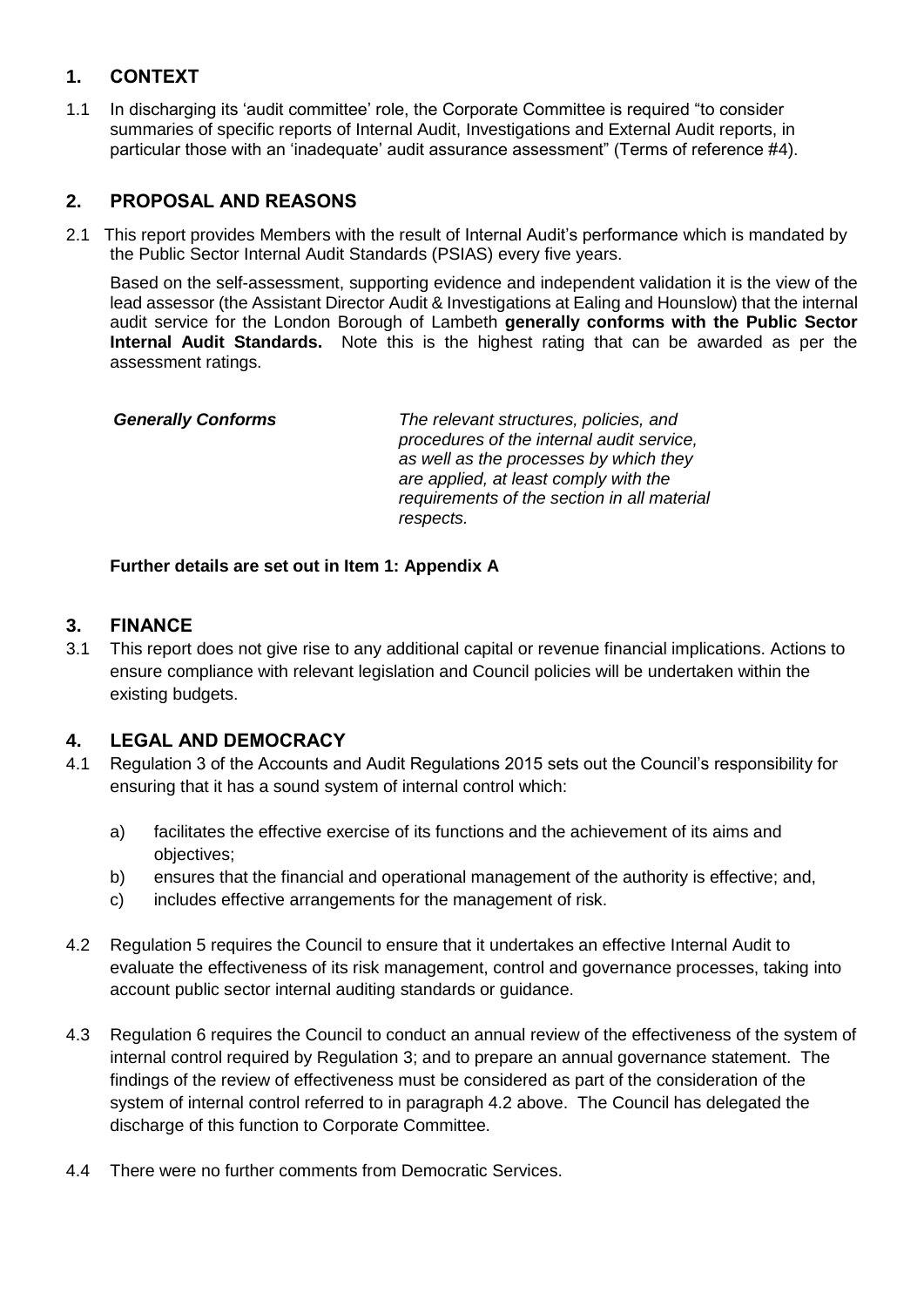## **5. CONSULTATION AND CO-PRODUCTION**

5.1 The report was independently produced, and officers and Members were consulted prior to presentation.

## **6. RISK MANAGEMENT**

- 6.1 An inadequate and operationally ineffective internal control system can have an adverse impact on the Council's risk management processes and wider corporate governance and on quality of services for residents.
- 6.2 With regard to Risk Management, the Public Sector Internal Audit Standards (PSIAS) require Internal Audit to evaluate the effectiveness and contribute to the improvement of Risk Management processes.

## **7. EQUALITIES IMPACT ASSESSMENT**

7.1 Not applicable: The nature of our work in reviewing existing policies, procedures and controls does not necessitate the completion of EIA

## **8. COMMUNITY SAFETY**

- 8.1 Not applicable.
- **9. ORGANISATIONAL IMPLICATIONS Environmental**
- 9.1 None.

#### **Health**

9.2 None.

## **Corporate Parenting**

9.3 None.

## **Staffing and accommodation**

9.4 None.

## **Responsible Procurement**

- 9.5 None.
- **10. TIMETABLE FOR IMPLEMENTATION** Not applicable.